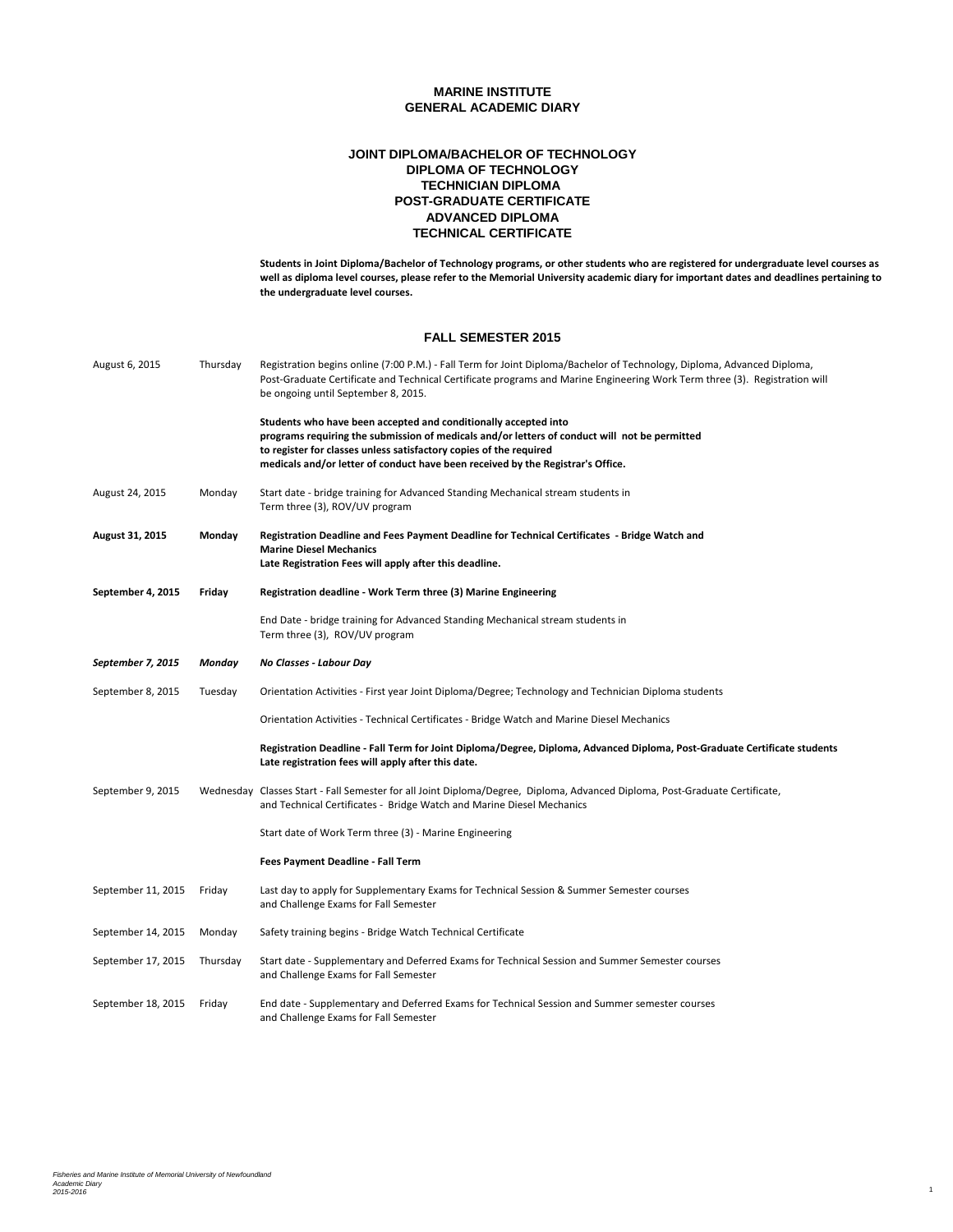### **ADVANCED DIPLOMA TECHNICAL CERTIFICATE POST-GRADUATE CERTIFICATE JOINT DIPLOMA/BACHELOR OF TECHNOLOGY DIPLOMA OF TECHNOLOGY TECHNICIAN DIPLOMA**

|                    |          | Students in Joint Diploma/Bachelor of Technology programs, or other students who are registered for undergraduate level courses as<br>well as diploma level courses, please refer to the Memorial University academic diary for important dates and deadlines pertaining to<br>the undergraduate level courses.                        |
|--------------------|----------|----------------------------------------------------------------------------------------------------------------------------------------------------------------------------------------------------------------------------------------------------------------------------------------------------------------------------------------|
| September 23, 2015 |          | Wednesday Last date for students to add courses in Joint Diploma/Degree, Diploma, Advanced Diploma, Post-Graduate<br>Certificate, and Technical Certificates - Bridge Watch, Marine Diesel Mechanics<br>programs for Fall 2015 semester.                                                                                               |
|                    |          | Last day to opt out of health and/or dental insurance in the Fall semester                                                                                                                                                                                                                                                             |
|                    |          | Last date - students in Joint Diploma/Degree, Diploma, Advanced Diploma, Post Graduate Certificate<br>and Technical Certificate - Marine Diesel Mechanics to drop courses and receive a 100% refund of<br>tuition fees and student union fees for the Fall 2015 Semester.<br>No student union fees will be refunded after this date.   |
| September 25, 2015 | Friday   | Last date - students in Joint Diploma/Degree, Diploma, and Technical Certificates - Bridge Watch<br>Marine Diesel Mechanics Programs to apply for Fall scholarships                                                                                                                                                                    |
| September 30, 2015 |          | Wednesday Last date - students in Joint Diploma/Degree, Diploma, Advanced Diploma, Post-Graduate Certificate, and Technical Certificate<br>Marine Diesel Mechanics Programs to drop courses and receive 50% refund of tuition fees for Fall Semester                                                                                   |
| October 7, 2015    |          | Wednesday Last date to Apply for Credit Transfers for Fall Semester and Examination Re-reads for the 2014/2015 Technical<br>Session and Summer Semester                                                                                                                                                                                |
|                    |          | Last date - students in Joint Diploma/Degree, Diploma, Advanced Diploma, Post-Graduate Certificate and Technical<br>Certificate Marine Diesel Mechanics to drop courses and receive a 25% refund of tuition fees for Fall Semester.<br>(No refunds will be granted to students in Fall Semester Programs after this date.)             |
|                    |          |                                                                                                                                                                                                                                                                                                                                        |
| October 12, 2015   | Monday   | No Classes - Thanksgiving Day, Fall Break Begins                                                                                                                                                                                                                                                                                       |
| October 14, 2015   |          | Wednesday Classes resume.                                                                                                                                                                                                                                                                                                              |
| October 15, 2015   | Thursday | <b>Classes will follow Monday's Schedule</b>                                                                                                                                                                                                                                                                                           |
| October 21, 2015   |          | Wednesday Last date - students in Joint Diploma/Degree, Diploma, Advanced Diploma, Post-Graduate Certificate, and Technical<br>Certificates - Bridge Watch and Marine Diesel Mechanics (except for first time students in the first term of<br>technology and technician diploma programs) to drop courses without academic prejudice. |
| November 4, 2015   |          | Wednesday Last date - first time students in the first term of joint diploma/degree, technology and technician diploma<br>programs, to drop courses without academic prejudice.                                                                                                                                                        |
| November 11, 2015  |          | Wednesday No Classes - Remembrance Day Holiday                                                                                                                                                                                                                                                                                         |
| November 13, 2015  | Friday   | <b>Classes will follow Tuesday's Schedule</b>                                                                                                                                                                                                                                                                                          |
| December 7, 2015   | Monday   | Registration begins for Joint Diploma/Degree, Diploma, Advanced Diploma, Post-Graduate Certificate,<br>and Technical Certificate students registering in the Winter 2016 Semester.                                                                                                                                                     |
| December 11, 2015  | Friday   | Classes end - Fall Semester for Joint Diploma/Degree, Diploma, Advanced Diploma, Post-Graduate Certificate,<br>and Technical Certificates - Bridge Watch and Marine Diesel Mechanics programs                                                                                                                                          |
| December 14, 2015  | Monday   | <b>Exams begin</b> - Students in Joint Diploma/Degree, Diploma, Advanced Diploma, Post-Graduate Certificate,                                                                                                                                                                                                                           |
| December 18, 2015  | Friday   | and Technical Certificates - Bridge Watch and Marine Diesel Mechanics programs<br>Exams end - Students in Joint Diploma/Degree, Diploma, Advanced Diploma, Post-Graduate Certificate,<br>and Technical Certificates - Bridge Watch and Marine Diesel Mechanics programs                                                                |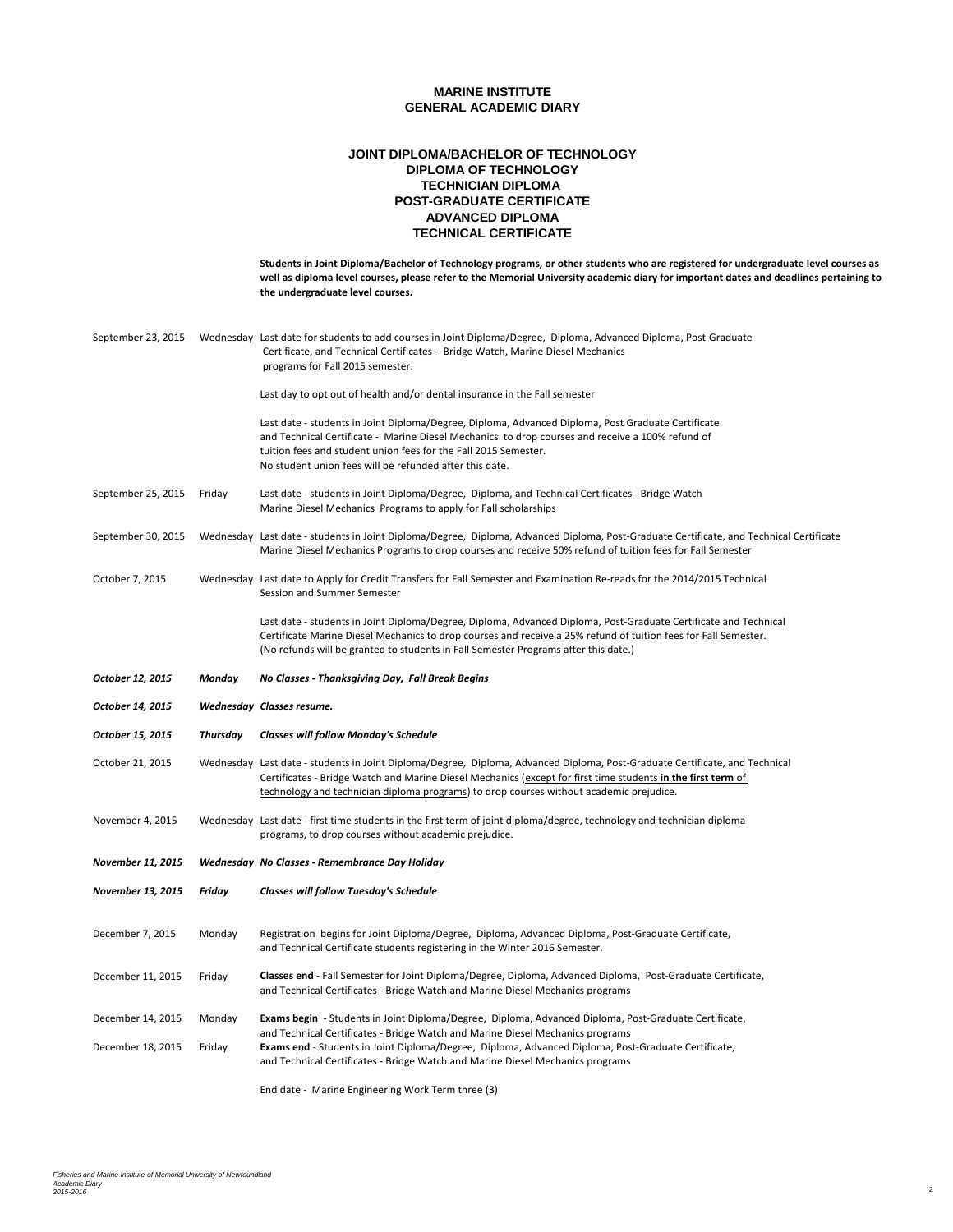### **ADVANCED DIPLOMA TECHNICAL CERTIFICATE POST-GRADUATE CERTIFICATE JOINT DIPLOMA/BACHELOR OF TECHNOLOGY DIPLOMA OF TECHNOLOGY TECHNICIAN DIPLOMA**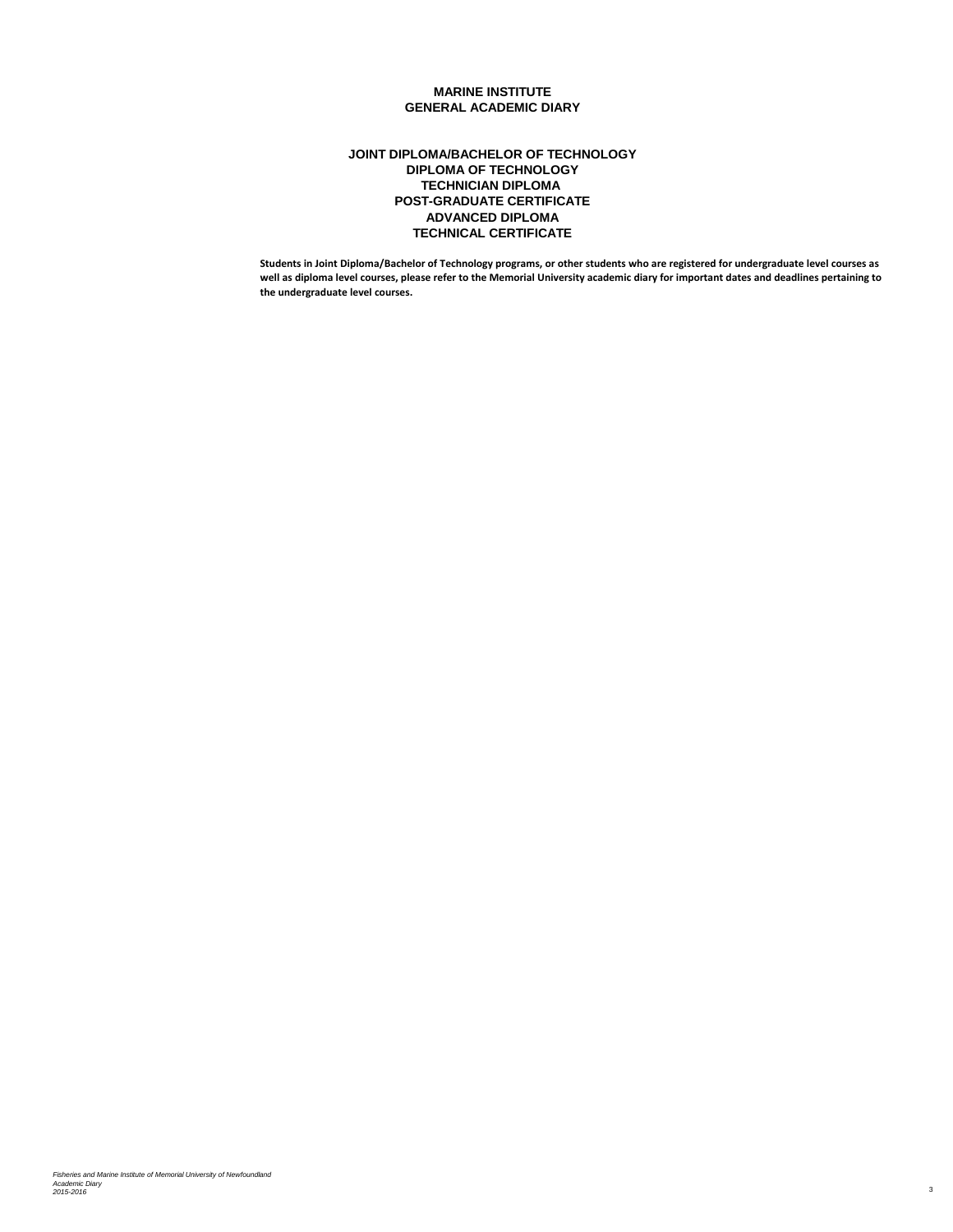### **ADVANCED DIPLOMA TECHNICAL CERTIFICATE POST-GRADUATE CERTIFICATE JOINT DIPLOMA/BACHELOR OF TECHNOLOGY DIPLOMA OF TECHNOLOGY TECHNICIAN DIPLOMA**

**Students in Joint Diploma/Bachelor of Technology programs, or other students who are registered for undergraduate level courses as well as diploma level courses, please refer to the Memorial University academic diary for important dates and deadlines pertaining to the undergraduate level courses.**

#### **WINTER SEMESTER 2016**

| January 1, 2016                                                                                                                             | Friday  | Registration Deadline - Winter Term for Joint Diploma/Degree, Diploma, Advanced Diploma, Post-Graduate Certificate<br>and Technical Certificates - Bridge Watch and Marine Diesel Mechanics programs<br>Late Registration fees will apply after this date.                                                                               |
|---------------------------------------------------------------------------------------------------------------------------------------------|---------|------------------------------------------------------------------------------------------------------------------------------------------------------------------------------------------------------------------------------------------------------------------------------------------------------------------------------------------|
| January 4, 2016                                                                                                                             | Monday  | Classes start - Joint Diploma/Degree, Diploma, Advanced Diploma, Post-Graduate Certificate, and Technical Certificate -<br>Bridge Watch and Marine Diesel Mechanics Programs                                                                                                                                                             |
|                                                                                                                                             |         | Start date - Work Term two (2), Marine Engineering                                                                                                                                                                                                                                                                                       |
|                                                                                                                                             |         | Fees Payment Deadline - Winter Term                                                                                                                                                                                                                                                                                                      |
| January 6, 2016<br>Wednesday Last day to apply for Supplementary Exams for Fall Semester courses<br>and Challenge Exams for Winter Semester |         |                                                                                                                                                                                                                                                                                                                                          |
| January 11, 2016                                                                                                                            | Monday  | Supplementary, Deferred and Challenge Exams start                                                                                                                                                                                                                                                                                        |
| January 12, 2016                                                                                                                            | Tuesday | Supplementary, Deferred and Challenge Exams end                                                                                                                                                                                                                                                                                          |
| January 18, 2016                                                                                                                            | Monday  | Last date - students in Joint Diploma/Degree, Diploma, Advanced Diploma, Post-Graduate Certificate and<br>Technical Certificate Marine Diesel Mechanics Programs to add courses for the Winter Semester                                                                                                                                  |
|                                                                                                                                             |         | Last date to opt out of health and/or dental insurance in the Winter Semester                                                                                                                                                                                                                                                            |
|                                                                                                                                             |         | Last date - students in Joint Diploma/Degree, Diploma, Advanced Diploma, Post-Graduate Certificate, and<br>Technical Certificate Marine Diesel Mechanics Program to drop courses and receive a 100%<br>refund of tuition fees and student union fees for the Winter Semester.<br>No student union fees will be refunded after this date. |
|                                                                                                                                             |         | Last date to apply for Scholarships for Winter Semester                                                                                                                                                                                                                                                                                  |
| January 25, 2016                                                                                                                            | Monday  | Last date - students in Joint Diploma/Degree, Diploma, Advanced Diploma, Post-Graduate Certificate,<br>and Technical Certificate Marine Diesel Mechanics program to drop courses and receive a 50%<br>refund of tuition fees for the Winter Semester.                                                                                    |
| January 29, 2016                                                                                                                            | Friday  | Classes end - Bridge Watch Technical Certificate                                                                                                                                                                                                                                                                                         |
| February 1, 2016                                                                                                                            | Monday  | Last date to apply for Examination Re-reads of Fall 2015 exams                                                                                                                                                                                                                                                                           |
|                                                                                                                                             |         | Last date to apply for Credit Transfer for Winter Semester                                                                                                                                                                                                                                                                               |
|                                                                                                                                             |         | Last day - students in Joint Diploma/Degree, Diploma, Advanced Diploma, Post-Graduate Certificate,<br>Technical Certificate Marine Diesel Mechanics Programs, to drop courses and receive a 25% refund of tuition fees.<br>(No refunds will be granted to students in Winter Semester Programs after this date).                         |
| February 1, 2016                                                                                                                            | Monday  | Safety Training begins - Bridge Watch Technical Certificate                                                                                                                                                                                                                                                                              |
| February 15, 2016                                                                                                                           | Monday  | Last date - students in Joint Diploma/Degree, Diploma, Advanced Diploma, Post-Graduate Certificate, and Technical Certificate<br>Marine Diesel Mechanics Programs to drop courses without academic prejudice.                                                                                                                            |
| February 26, 2016                                                                                                                           | Friday  | Safety Training ends - Bridge Watch Technical Certificate                                                                                                                                                                                                                                                                                |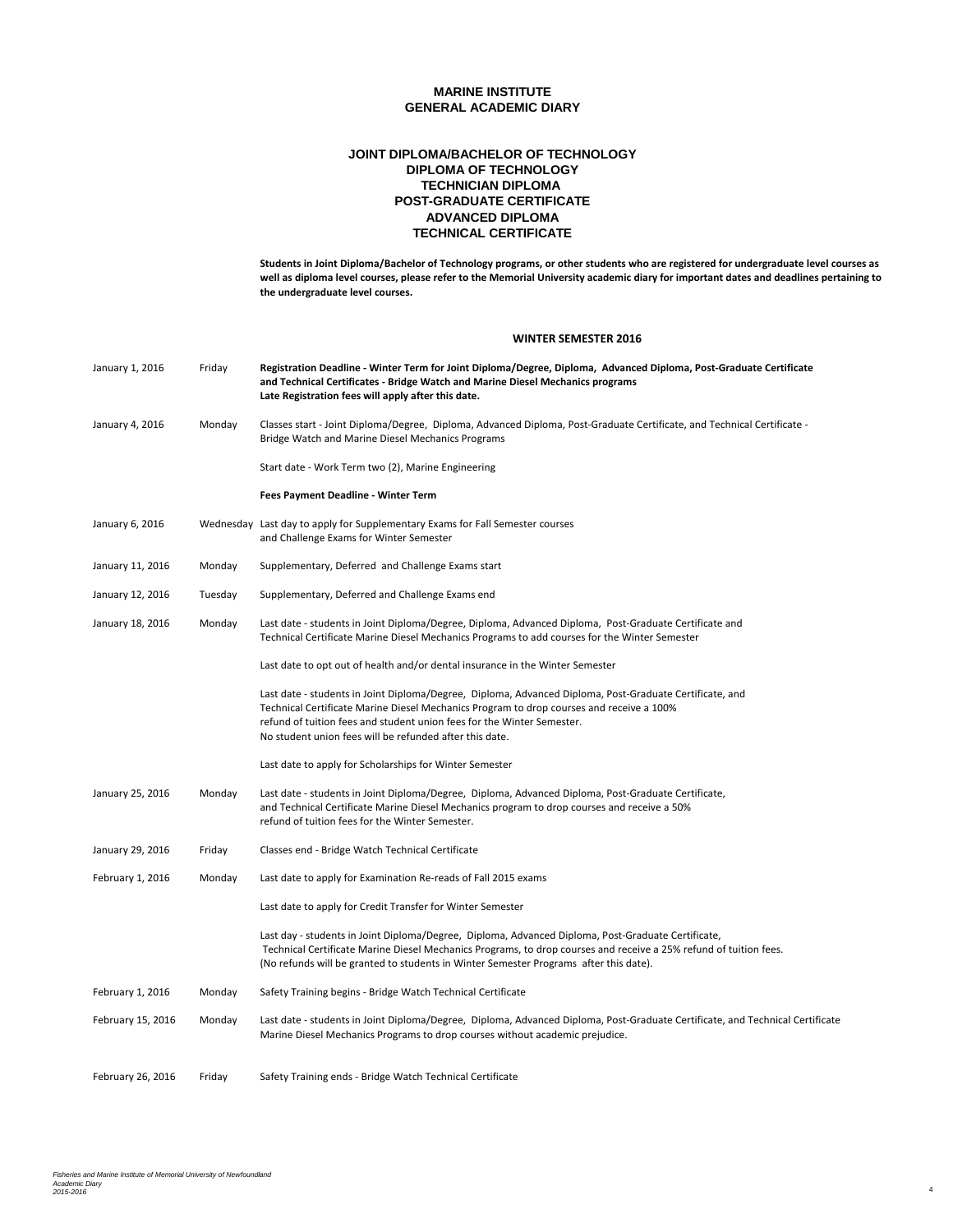### **ADVANCED DIPLOMA TECHNICAL CERTIFICATE POST-GRADUATE CERTIFICATE JOINT DIPLOMA/BACHELOR OF TECHNOLOGY DIPLOMA OF TECHNOLOGY TECHNICIAN DIPLOMA**

| February 29, 2016                                                                                     | Monday  | Work Term begins - Bridge Watch Technical Certificate                                                                                                                                                                                                              |  |
|-------------------------------------------------------------------------------------------------------|---------|--------------------------------------------------------------------------------------------------------------------------------------------------------------------------------------------------------------------------------------------------------------------|--|
| March 11, 2016                                                                                        | Friday  | Last date to apply for Graduation in June, 2016                                                                                                                                                                                                                    |  |
| March 14, 2016                                                                                        | Monday  | No Classes - Mid-March Holiday (St. Patrick's Day)                                                                                                                                                                                                                 |  |
| March 15, 2016                                                                                        | Tuesday | <b>Classes follow Monday's schedule</b>                                                                                                                                                                                                                            |  |
|                                                                                                       |         |                                                                                                                                                                                                                                                                    |  |
| March 25, 2016                                                                                        | Friday  | No Classes-Good Friday                                                                                                                                                                                                                                             |  |
| March 28, 2016                                                                                        | Monday  | No Classes-Easter Holiday                                                                                                                                                                                                                                          |  |
| March 30, 2016                                                                                        |         | Wednesday Registration period begins for Joint Diploma/Degree, Diploma, Advanced Diploma and Technical Certificate<br>Marine Diesel Mechanics students registering in Technical Session, Summer Semester,<br>Safety Training and Work Terms                        |  |
| March 30, 2016                                                                                        |         | Wednesday Classes Follow Friday's schedule                                                                                                                                                                                                                         |  |
| April 6, 2016                                                                                         |         | Wednesday Classes end - Winter Semester for Joint Diploma/Degree, Diploma, Advanced Diploma, Post-Graduate Certificate,<br>and Technical Certificate programs                                                                                                      |  |
| April 11, 2016                                                                                        | Monday  | Exams Begin - Winter term for Joint Diploma/Degree, Diploma, Advanced Diploma, Post-Graduate Certificate,<br>and Technical Certificate programs                                                                                                                    |  |
| April 15, 2016                                                                                        | Friday  | Exams end - Winter term for Joint Diploma/Degree, Diploma, Advanced Diploma, Post-Graduate Certificate,<br>and Technical Certificate programs                                                                                                                      |  |
|                                                                                                       |         | Registration deadline - Technical Session, Summer Semester and Safety Training for<br>Joint Diploma/Degree, Diploma, Advanced Diploma and Technical Certificate Marine Diesel Mechanics programs                                                                   |  |
|                                                                                                       |         | Registration deadline - Work Terms for Diploma, Advanced Diploma and Technical Certificate programs                                                                                                                                                                |  |
| Late registration fees apply after this deadline<br>End date - Work Term two (2) - Marine Engineering |         |                                                                                                                                                                                                                                                                    |  |
|                                                                                                       |         |                                                                                                                                                                                                                                                                    |  |
| Last date to add courses for Technical Sessions                                                       |         |                                                                                                                                                                                                                                                                    |  |
|                                                                                                       |         | TECHNICAL SESSION AND SUMMER SEMESTER 2016                                                                                                                                                                                                                         |  |
|                                                                                                       |         | Please refer to the Student Fees Refund Policy in the Fees and Financial Information Section of the Marine Institute Academic Calendar,<br>for the drop/refund deadlines for Technical Session courses relative to the various start dates for Technical Sessions. |  |
| April 18, 2016                                                                                        | Monday  | Start date - Technical Session one (1), two (2) and three (3) - Nautical Science                                                                                                                                                                                   |  |
|                                                                                                       |         | Start date - Safety Training for Marine Diesel Mechanics                                                                                                                                                                                                           |  |
|                                                                                                       |         | Start date - FDTE 2118 (Canned Foods and Thermal Processing) - Advanced Diploma in Food Safety and<br>Joint Diploma /Degree (Food Technology)                                                                                                                      |  |
|                                                                                                       |         | Start date - SFTY 1125 (SVOP), SFTY 2102 (MED A3),<br>SFTY 1101 (Standard First Aid) and Boat Handling - Advanced Diploma in Sustainable Aquaculture                                                                                                               |  |
| April 22, 2016                                                                                        | Friday  | End date - FDTE 2118 (Canned Foods and Thermal Processing) - Advanced Diploma in Food Safety and                                                                                                                                                                   |  |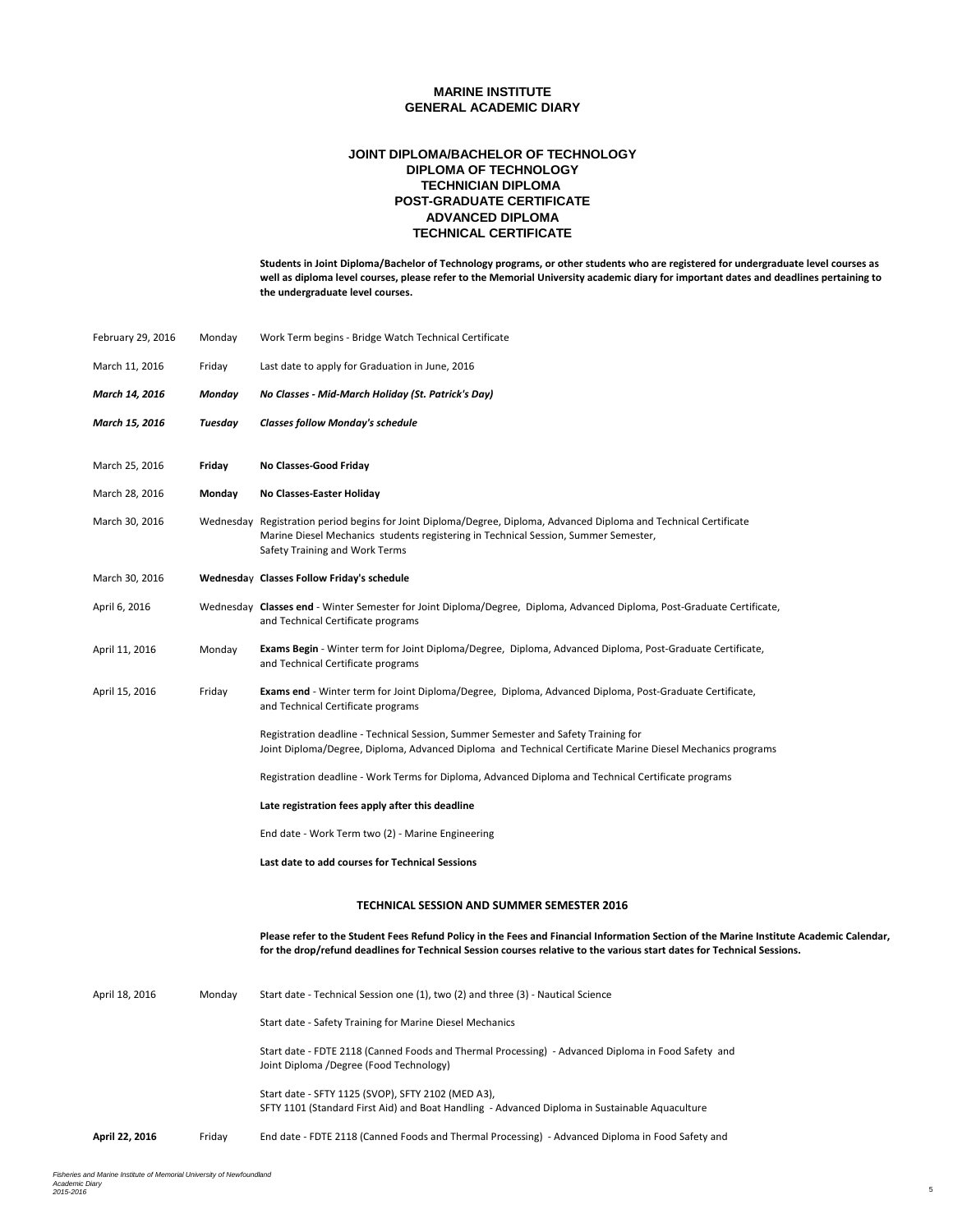## **ADVANCED DIPLOMA TECHNICAL CERTIFICATE POST-GRADUATE CERTIFICATE JOINT DIPLOMA/BACHELOR OF TECHNOLOGY DIPLOMA OF TECHNOLOGY TECHNICIAN DIPLOMA**

**Students in Joint Diploma/Bachelor of Technology programs, or other students who are registered for undergraduate level courses as well as diploma level courses, please refer to the Memorial University academic diary for important dates and deadlines pertaining to the undergraduate level courses.**

Joint Diploma/Degree (Food Technology)

| April 25, 2016 | Monday   | Start Date - Work Term two (2) for Marine Environmental                                                                                                                                                                                 |
|----------------|----------|-----------------------------------------------------------------------------------------------------------------------------------------------------------------------------------------------------------------------------------------|
|                |          | Start Date - Work Term one (1) - Joint Diploma/Degree Food Technology                                                                                                                                                                   |
|                |          | Start date of Technical Session for students in Joint Diploma/Degree, Diploma Programs (other than<br>those which started April 18th) and the Advanced Diplomas in Water Quality and Integrated Coastal and Ocean Management            |
|                |          | Start date - Summer Term - Marine Engineering Term six (6)                                                                                                                                                                              |
|                |          | Start date - Safety Training for Marine Engineering Term seven (7)                                                                                                                                                                      |
|                |          | Start date - FDTE 3102, FDTE 3104, FDTE 3108 - Advanced Diploma in Food Safety and Joint Diploma/ Degree (Food Technology)                                                                                                              |
| April 27, 2016 |          | Wednesday Last date to apply for Supplementary and Deferred exams for Winter Semester courses and<br>Challenge Exams for Technical Session                                                                                              |
| May 5, 2016    | Thursday | Supplementary, Deferred and Challenge Examinations begin                                                                                                                                                                                |
| May 6, 2016    | Friday   | End date - SFTY 1125 (SVOP), SFTY 2102 (Med A3),<br>SFTY 1101 (Standard First Aid) and Boat Handling - Advanced Diploma in Sustainable Aquaculture                                                                                      |
|                |          | End of Winter Semester - Advanced Diploma in Sustainable Aquaculture and Advanced Diploma in Food Safety                                                                                                                                |
|                |          | End date - FDTE 3102, FDTE 3104, FDTE 3108 - Joint Diploma/ Degree (Food Technology)                                                                                                                                                    |
|                |          | End of Technical Session 1 - Joint Diploma/ Degree (Food Technology)                                                                                                                                                                    |
|                |          | End Date - Work Term - Bridge Watch Technical Certificate                                                                                                                                                                               |
|                |          | Supplementary, Deferred and Challenge Examinations end                                                                                                                                                                                  |
| May 9, 2016    | Monday   | Last date to add courses for Summer Term - Marine Engineering Term six (6)                                                                                                                                                              |
|                |          | Last date - students in Marine Engineering Term six (6) to drop courses and receive a 100% refund of<br>tuition fees and student union fees for the Summer 2016 Semester. No student union fees will be<br>refunded after this date.    |
| May 16, 2016   | Monday   | Start of Work Term-Advanced Diploma in Food Safety                                                                                                                                                                                      |
|                |          | Start Date - Work Term two (2) - Joint Diploma/Degree (Food Technology); Advanced Diploma in Sustainable Aquaculture                                                                                                                    |
|                |          | Last date - students in Marine Engineering Term six (6) to drop courses and<br>receive a 50% refund of tuition fees for the Summer 2016 Semester.                                                                                       |
| May 23, 2016   | Monday   | No Classes-Commonwealth Day                                                                                                                                                                                                             |
| May 24, 2016   | Tuesday  | Last date to apply for Credit Transfer for Technical Session and Summer Semester                                                                                                                                                        |
|                |          | Last date to apply for Examination Re-reads of Winter 2016 exams                                                                                                                                                                        |
|                |          | Last day - students in Marine Engineering Term six (6) to drop courses and<br>receive 25% refund of tuition fees for the Summer 2016 Semester.<br>(No refunds will be granted to students in Summer Semester Programs after this date). |
|                |          |                                                                                                                                                                                                                                         |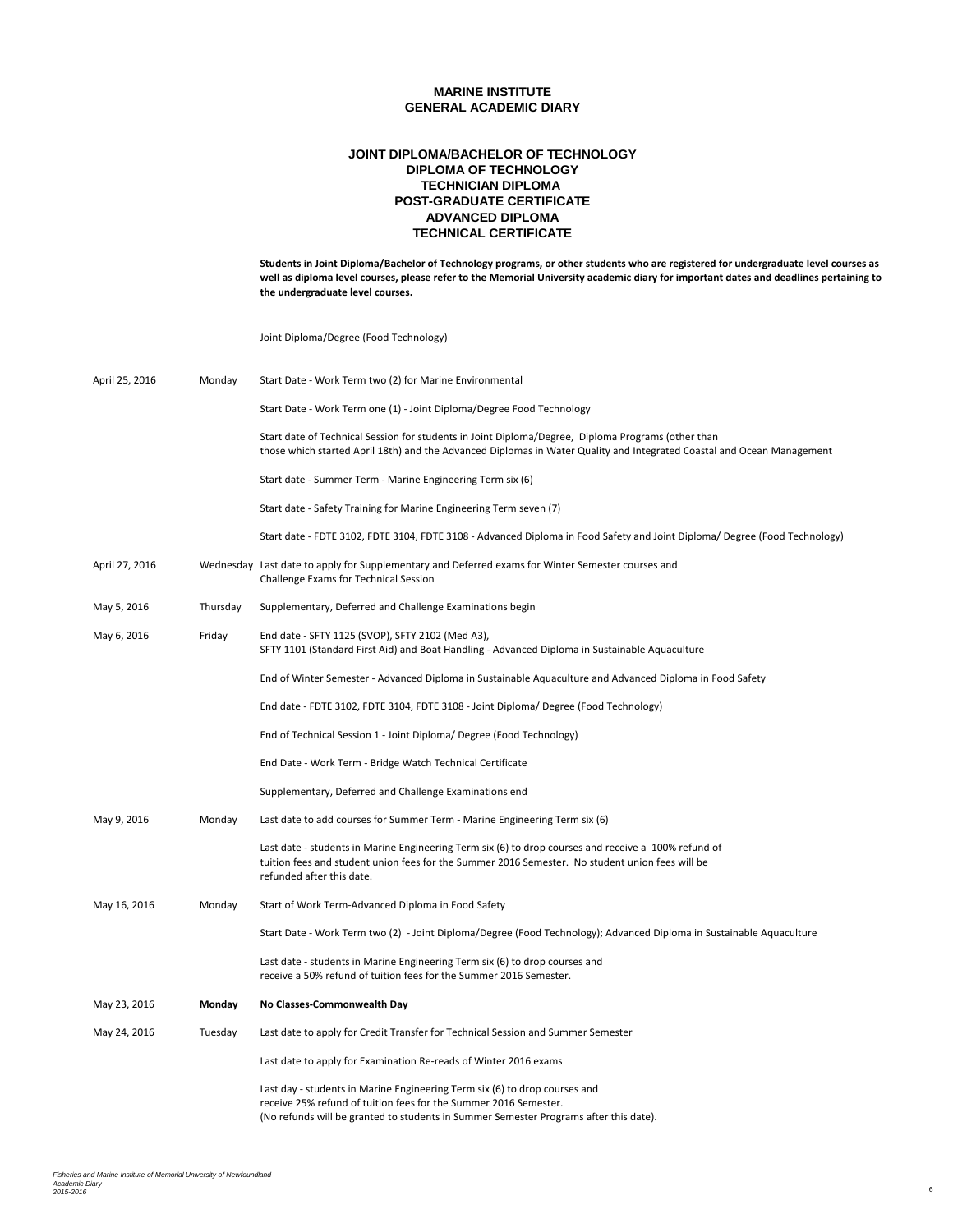### **ADVANCED DIPLOMA TECHNICAL CERTIFICATE POST-GRADUATE CERTIFICATE JOINT DIPLOMA/BACHELOR OF TECHNOLOGY DIPLOMA OF TECHNOLOGY TECHNICIAN DIPLOMA**

| May 25, 2016         |          | Wednesday End Date - Technical Session two (2) - Marine Environmental Technology                                                                               |
|----------------------|----------|----------------------------------------------------------------------------------------------------------------------------------------------------------------|
| May 26, 2016         | Thursday | <b>Classes follow Monday's schedule</b>                                                                                                                        |
| May 27, 2016         | Friday   | End date - Technical Sessions one (1), two (2) and three (3) - Naval Architecture                                                                              |
|                      |          | End date - Technical Sessions one (1), two (2) and three (3) - Marine Engineering Systems Design                                                               |
|                      |          | End date - Technical Sessions two (2) and three (3) - Ocean Mapping                                                                                            |
|                      |          | End Date - Safety Training for Marine Engineering Term seven (7)                                                                                               |
| June 3, 2016         | Friday   | End Date-Technical Session one (1) Ocean Mapping                                                                                                               |
|                      |          | End Date - Technical Session one (1) and two (2) - ROV/UV programs                                                                                             |
|                      |          | End date - Technical Session Advanced Diploma in Water Quality and                                                                                             |
|                      |          | Advanced Diploma in Integrated Coastal and Ocean Management                                                                                                    |
|                      |          | End date - Work Term two (2) - Marine Environmental Technology                                                                                                 |
|                      |          | Safety Training Ends - Marine Diesel Mechanics                                                                                                                 |
|                      |          |                                                                                                                                                                |
| June 6, 2016         | Monday   | Start date Work Term - Ocean Mapping program                                                                                                                   |
| June 7, 2016         | Tuesday  | Last date - students in Marine Engineering Term six (6) to drop courses without academic prejudice                                                             |
| June 10, 2016        | Friday   | End date - Technical Session three (3) - Nautical Science                                                                                                      |
|                      |          | Start date - Work Term - Technical Certificate Marine Diesel Mechanics                                                                                         |
| June 13, 2016        | Monday   | End date - Technical Sessions one (1) - Marine Environmental Technology                                                                                        |
|                      |          | Start Date - Work Term - ROV/UV                                                                                                                                |
|                      |          | Start date - Work Term - Advanced Diploma in Water Quality, Advanced Diploma in Integrated<br>Coastal and Ocean Management; Marine Environmental (Work Term 1) |
| June 17, 2016        | Friday   | End date - Technical Session one (1) and two (2) - Nautical Science<br>End date - Technical Session two (2) - Marine Engineering Technology                    |
| June 17, 2016        | Friday   | <b>Graduation</b>                                                                                                                                              |
|                      |          |                                                                                                                                                                |
| June 21, 2016        | Tuesday  | Start date - Sea Phase one (1) and two (2) Nautical Science                                                                                                    |
|                      |          | Start date - Work Term one (1) Marine Engineering Technology                                                                                                   |
| June 24, 2016        | Friday   | End date-Technical Session one (1) Marine Engineering Technology                                                                                               |
| <b>June 24, 2016</b> | Friday   | <b>Classes Follow Monday's Schedule</b>                                                                                                                        |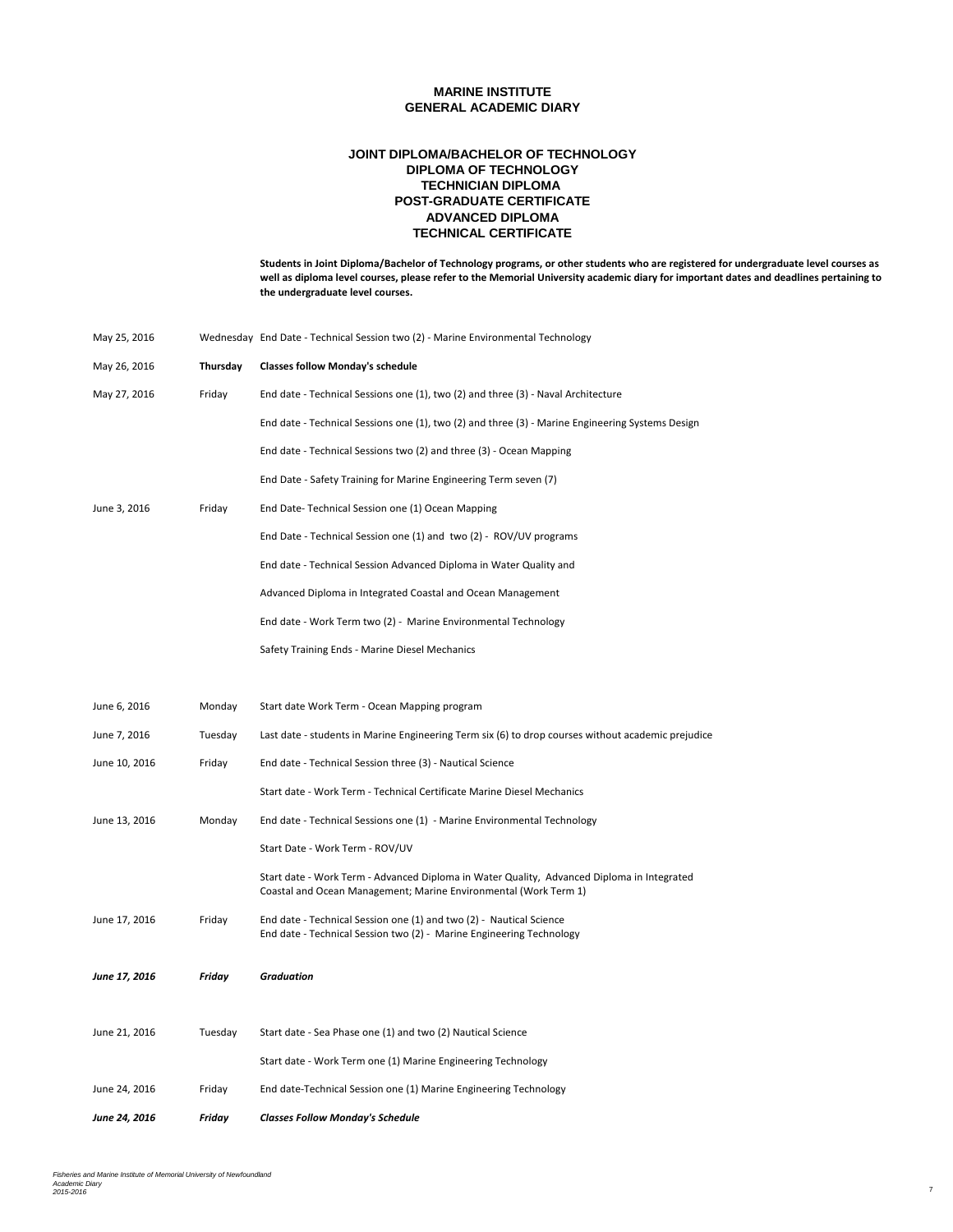### **ADVANCED DIPLOMA TECHNICAL CERTIFICATE POST-GRADUATE CERTIFICATE JOINT DIPLOMA/BACHELOR OF TECHNOLOGY DIPLOMA OF TECHNOLOGY TECHNICIAN DIPLOMA**

| June 27, 2016   | Monday  | No Classes-Discovery Day                                                               |
|-----------------|---------|----------------------------------------------------------------------------------------|
| July 1, 2016    | Friday  | No Classes - Memorial Day/Canada Day Holiday                                           |
| July 11, 2016   | Monday  | No Classes - Mid-July Holiday (tentative)                                              |
| July 12, 2016   | Tuesday | <b>Classes follow Friday's schedule</b>                                                |
| July 29, 2016   | Friday  | Classes End Summer Semester Marine Engineering Term six (6)                            |
| August 1, 2016  | Monday  | Exams Begin - Marine Engineering Term six (6)                                          |
| August 3, 2016  |         | Wednesday No Classes-Regatta (Civic) Day                                               |
| August 5, 2016  | Friday  | Exams End - Marine Engineering Term six (6)                                            |
| August 8, 2016  | Monday  | Safety Training Begins - Marine Engineering Term six (6)                               |
| August 26, 2016 | Friday  | End date - Nautical Science Sea Phase one (1); Nautical Science Sea Phase two (2),     |
|                 |         | End Date - Marine Engineering Work Term one (1)                                        |
|                 |         | End Date - Marine Environmental Work Term one (1)                                      |
|                 |         | End date - Joint Diploma/Bachelor of Food Technology Work Terms one (1) and two (2)    |
|                 |         | End Date - Work Terms for Advanced Diplomas in Food Safety and Sustainable Aquaculture |
|                 |         | End Date - Work Terms for ROV/UV and Ocean Mapping programs                            |
|                 |         | End date - Safety Training Ends - Marine Engineering Term six (6)                      |